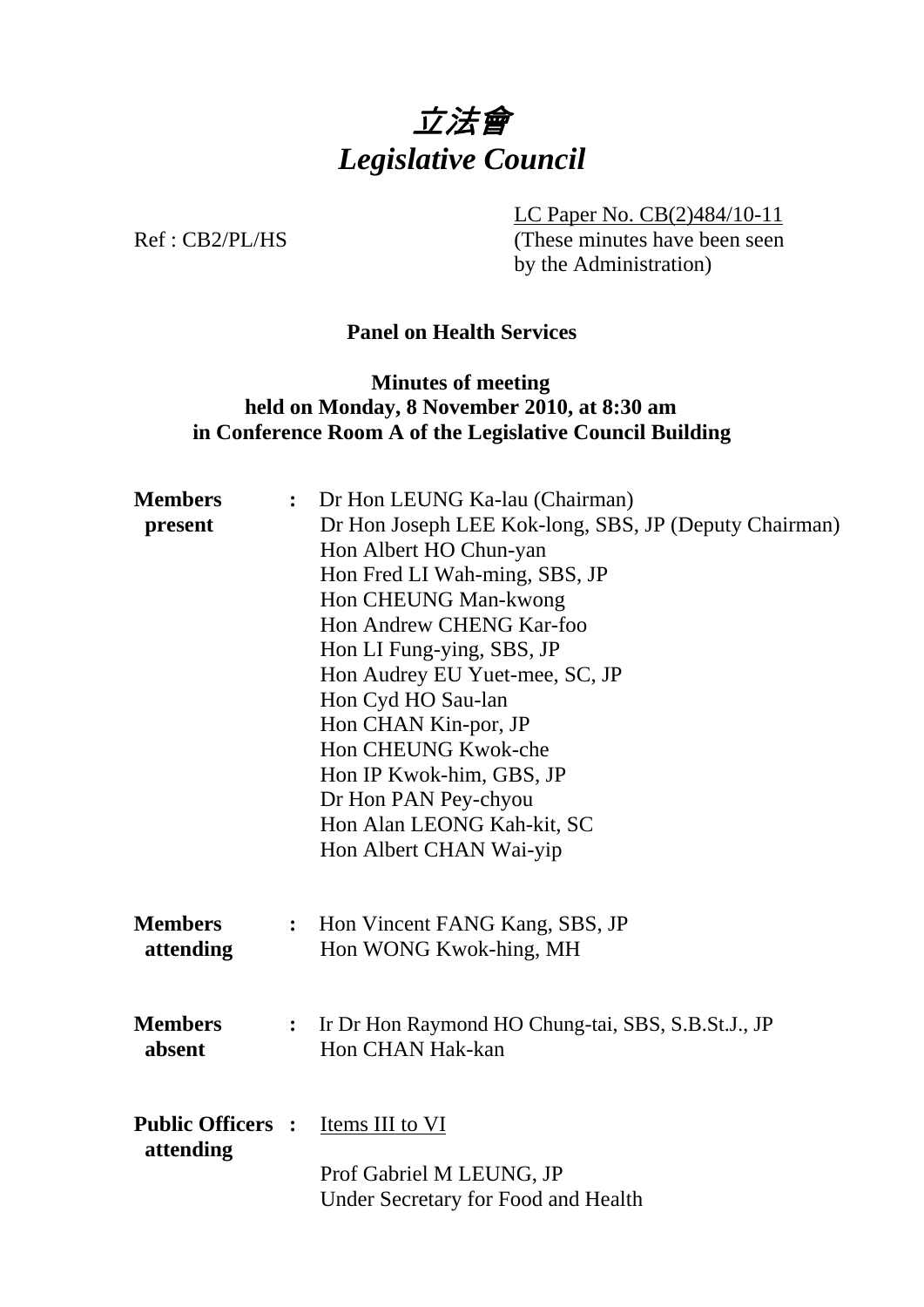#### Item III and IV only

Miss Gloria LO Principal Assistant Secretary for Food and Health (Health)2

Dr Su Vui LO Director (Strategy & Planning) Hospital Authority

Dr Nancy TUNG Cluster Chief Executive, Kowloon West Cluster Hospital Authority

Dr K K LAI Hospital Chief Executive, Yan Chai Hospital Hospital Authority

Mr Donald LI Chief Manager (Capital Planning) Hospital Authority

#### Item V and VI only

Ms Estrella CHEUNG Principal Assistant Secretary for Food and Health (Health)1

Dr Gloria TAM, JP Deputy Director of Health

Dr Heston KWONG Assistant Director of Health (Special Health Services)

Dr Teresa LI Principal Medical & Health Officer Department of Health

Item VI only

Dr HAU Kong-lung, JP Consultant Forensic Pathologist in-charge Department of Health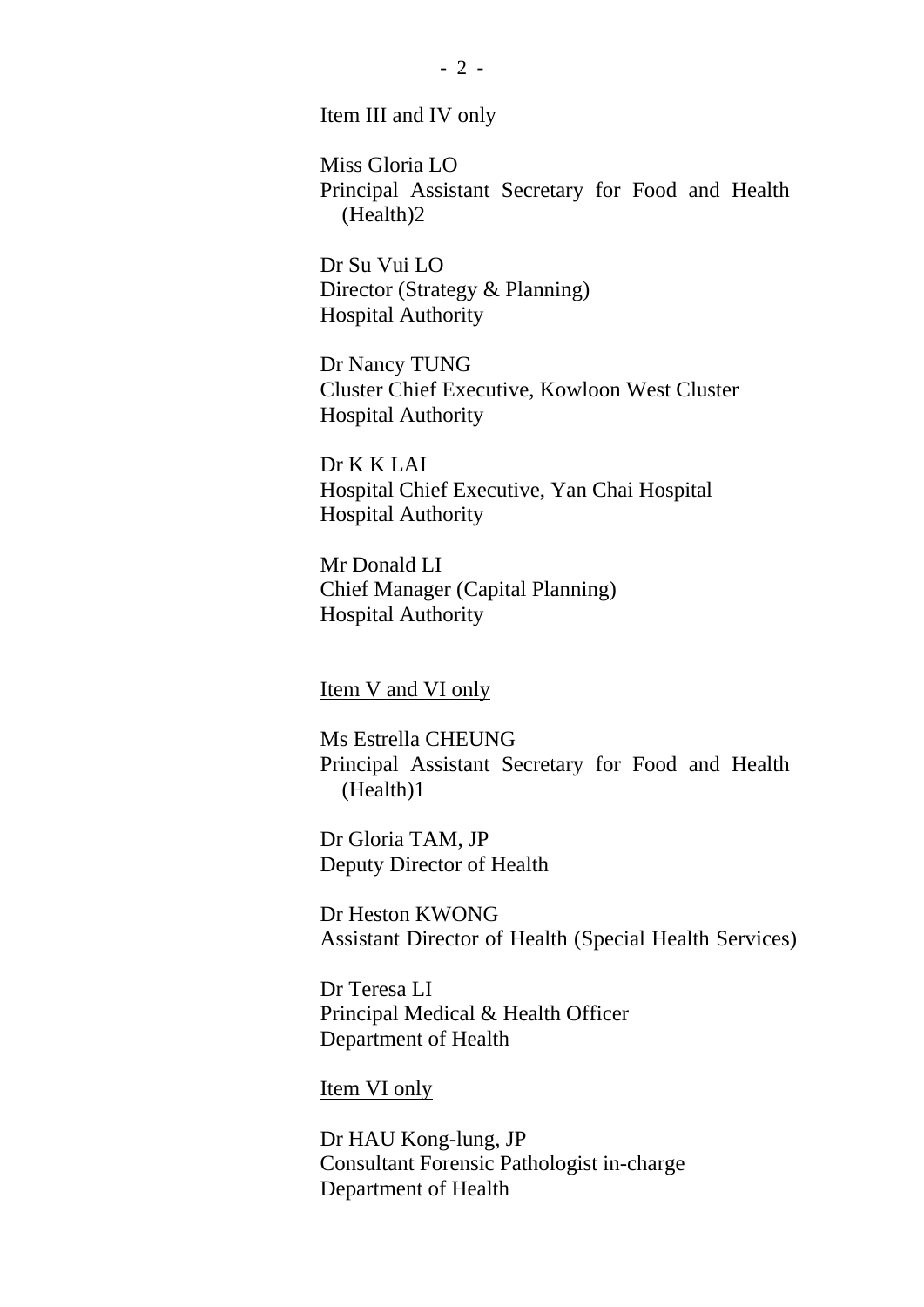| <b>Clerk</b> in<br><b>attendance</b> | $\ddot{\cdot}$ | Ms Elyssa WONG<br>Chief Council Secretary (2) 5 (Des) |
|--------------------------------------|----------------|-------------------------------------------------------|
| <b>Staff</b> in<br><i>attendance</i> |                | Ms Maisie LAM<br>Senior Council Secretary (2)6        |
|                                      |                | Ms Priscilla LAU<br>Council Secretary (2) 5           |
|                                      |                | Ms Sandy HAU<br>Legislative Assistant (2)5            |

Action

# **I. Confirmation of minutes**

(LC Paper No. CB(2)171/10-11)

The minutes of the meeting held on 14 October 2010 were confirmed.

#### **II. Information paper(s) issued since the last meeting**

2. No information paper was issued since the last meeting.

#### **III. Discussion items for the next meeting**

(LC Paper Nos. CB(2)183/10-11(01) to (02) and CB(2)376/10-11(01))

3. Members agreed to discuss the issue of "Healthcare Reform Second Stage Public Consultation - Health Protection Scheme" at the next regular meeting scheduled for 13 December 2010.

4. Referring to Mr Alan LEONG's letter dated 5 November 2010 (LC Paper No. CB(2)376/10-11(01)) tabled at the meeting in which the Panel was requested to discuss the issue of whether oral chemotherapeutic drugs could be introduced into the Drug Formulary of the Hospital Authority ("HA") for the benefits of cancer patients, Ms Audrey EU suggested to include the proposed item in the agenda of the meeting on 13 December 2010. Mr CHEUNG Mankwong also requested that arrangements be made for early discussion of the subject.

5. The Chairman said that the issue of "Drug Formulary of HA" had been scheduled for discussion at the regular meeting of the Panel in February/March 2011. The Administration would also address the issue concerning iron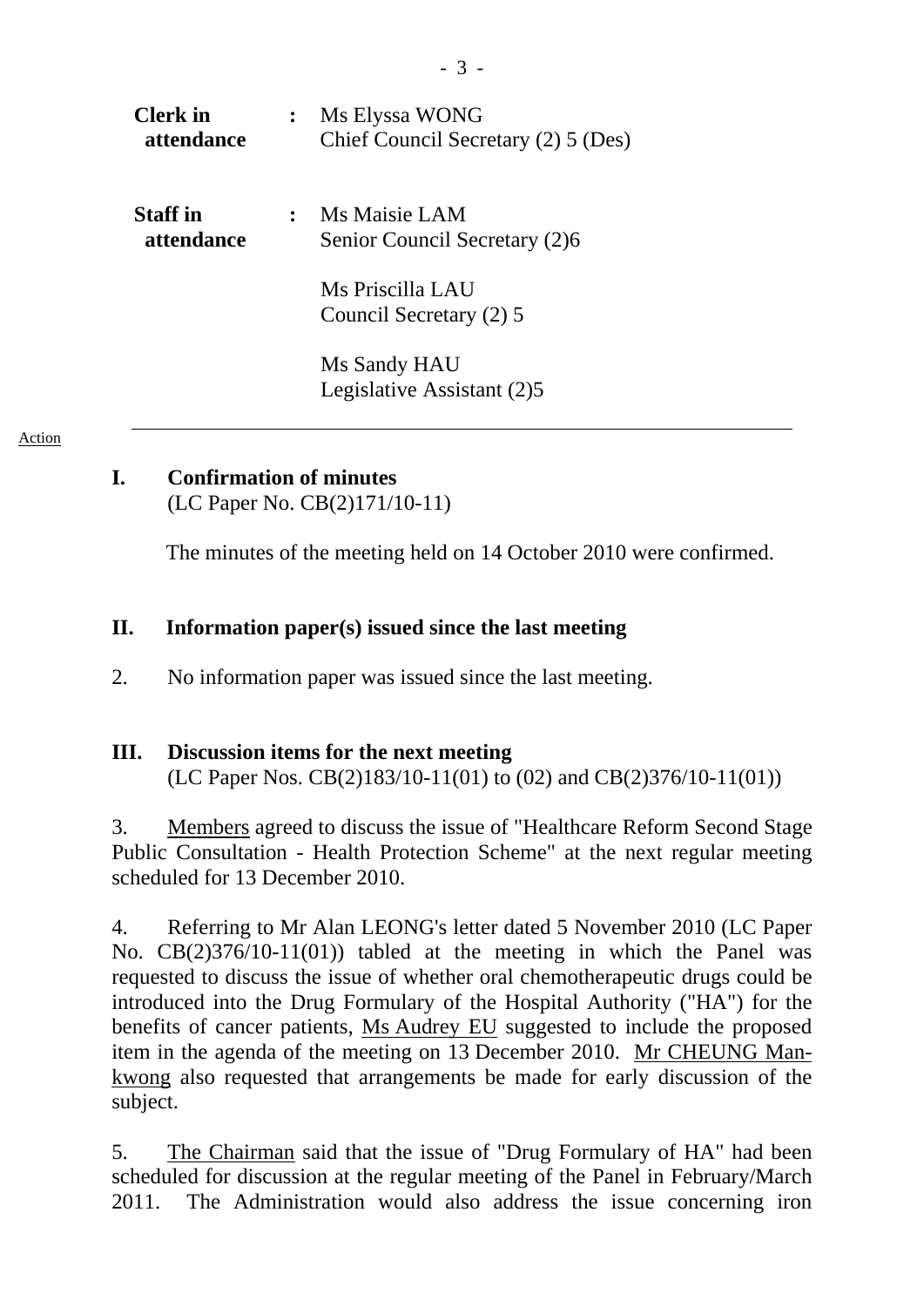chelating therapy for Thalassaemia patients in public hospitals. The Chairman sought members' views on whether the subject of oral chemotherapy for cancer patients in public hospitals should be discussed separately in December 2010 or in the context of "Drug Formulary of HA" in February/March 2011.

6. While agreeing that it would be more conducive to discussing issues relating to the Drug Formulary of HA at one meeting, Ms Audrey EU held the view that the urgency for discussion of the subject would depend on whether the Drug Utilisation Review Committee of HA would only meet once a year and whether its meeting for finalizing its recommendation on the proposed changes to the Drug Formulary would be held in December 2010.

7. Under Secretary for Food and Health ("USFH") responded that he did not have the information in hand. He drew members' attention to the fact that the list of drugs in the Drug Formulary was under independent review through an established system. The HA Drug Advisory Committee and the Drug Utilisation Review Committee, comprising experts from relevant fields, would meet regularly and respectively to appraise new drugs and review existing drugs in the Drug Formulary. In addition, HA held annual consultation meetings since 2009 with patient groups to, among others, solicit their views and suggestions on introduction of new drugs and review of existing drugs in the Drug Formulary. USFH was of the view that discussion of the Panel on issues relating to the Drug Formulary should be confined to the policy aspect rather than the use of individual drugs. The Chairman advised that it would be for the Panel to decide the scope of discussion of an agenda item.

Admin 8. At the request of the Chairman, USFH undertook to provide after the meeting information on the schedule of meetings of the Drug Advisory Committee and the Drug Utilisation Review Committee to facilitate the Panel's decision on the timing of discussion on the subject.

> (*Post-meeting note*: The information provided by the Administration was circulated to members vide LC Paper No. CB(2)362/10-11 on 23 November 2010.)

9. As regards the special meeting to be held on 11 December 2010 from 9:00 am to 1:00 pm to receive public views on the Health Protection Scheme, Mr CHEUNG Man-kwong suggested inviting academics to give views on the subject. The Chairman asked members to inform the Secretariat if they intended to invite organizations/individuals, other than those set out in the list circulated to members vide LC Paper No. CB(2)226/10-11 on 5 November 2010, to give views on the subject. Depending on the number of deputations attending the meeting, the meeting might be extended to the afternoon. Ms Cyd HO suggested that consideration could be given to holding two half-day special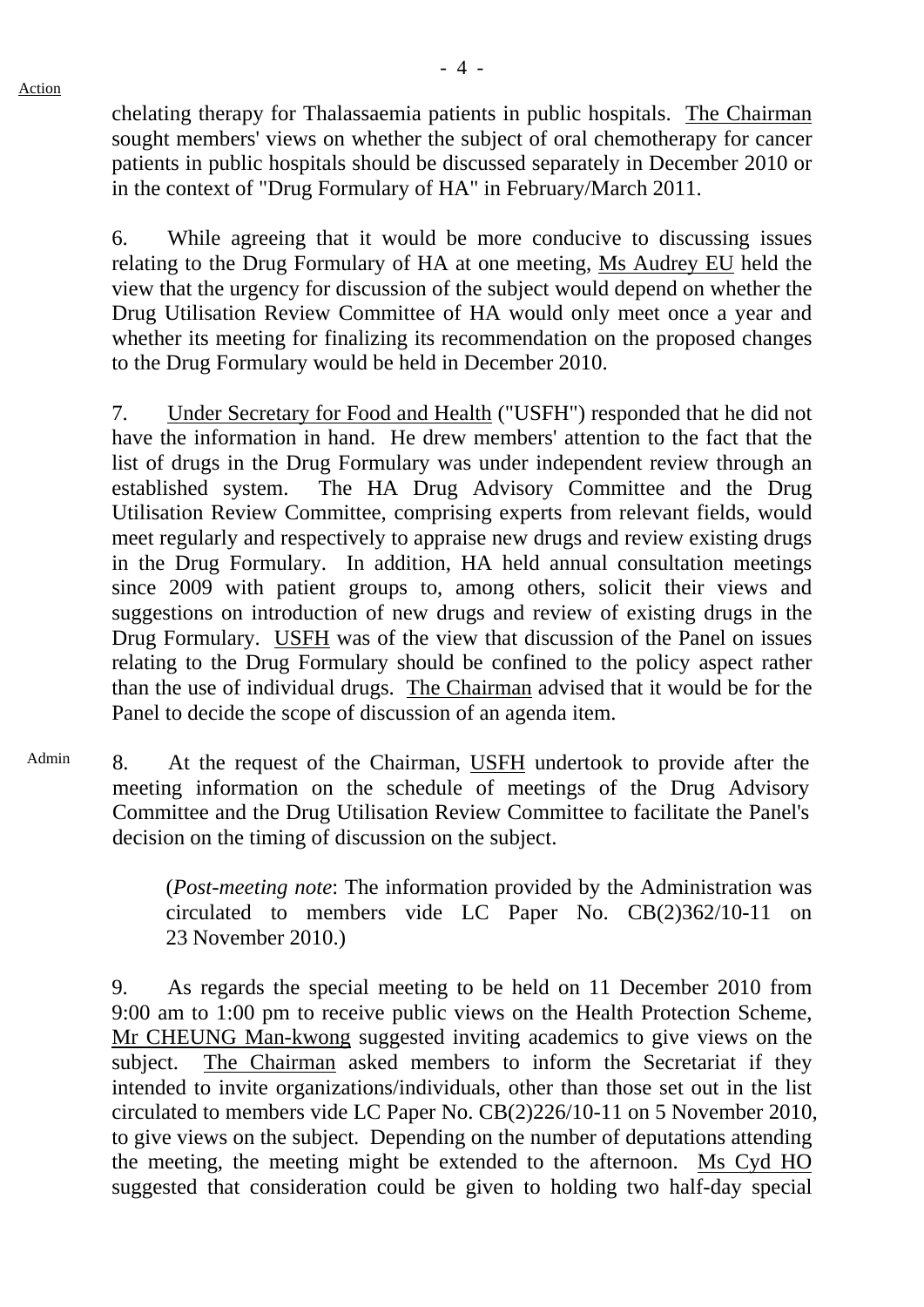# meetings if a large number of deputations indicated interest in giving views.

# **IV. Redevelopment of Yan Chai Hospital**

(LC Paper Nos. CB(2)183/10-11(03) and (04))

10. USFH briefed members on the proposal to redevelop Blocks C, D, E and F of the Yan Chai Hospital ("YCH") into a community health and wellness centre, details of which were set out in the Administration's paper (LC Paper No. CB(2)183/10-11(03)).

# Demand for services to be provided in the redeveloped YCH

11. Noting that Blocks C, D, E and F had a total gross floor area of about 22 210 square metres, Mr Vincent FANG asked about the total floor area of the new community health and wellness centre and whether the centre could meet the increasing demand of service from the growing population of the Kwai Tsing and Tsuen Wan districts.

12. Chief Manager (Capital Planning), HA advised that there would be an increase of around 20% in the total floor area of the redeveloped YCH to about 26 500 square metres. On the service demand of the Kwai Tsing and Tsuen Wan districts, USFH advised that the population in the two districts had increased by 14% between 1991 and 2009. According to the latest population projection of the Planning Department, the elderly population in the two districts would increase by 17% by 2016. As the increasing demand for healthcare services from the ageing community would further exert pressure on YCH, there was a need to redevelop YCH, in order to meet the increasing demand for comprehensive and integrated healthcare services in the community.

# Service for the elderly

13. Mr CHEUNG Man-kwong enquired whether the new community health and wellness centre could address the service needs of the elderly in view of the ageing population of the two districts. Ms LI Fung-ying expressed similar concern and questioned why the new centre had not provided any specialist care services for the elderly.

14. USFH responded that the proposed community health and wellness centre would have a Health Resource Centre, a Primary Care Centre and a Specialist Care Centre. The Primary Care Centre would provide primary healthcare services for individuals at different stages of life including the elderly. The existing general out-patient clinic and community nursing services in YCH, of which the elderly was one of the main user groups, would also be reprovisioned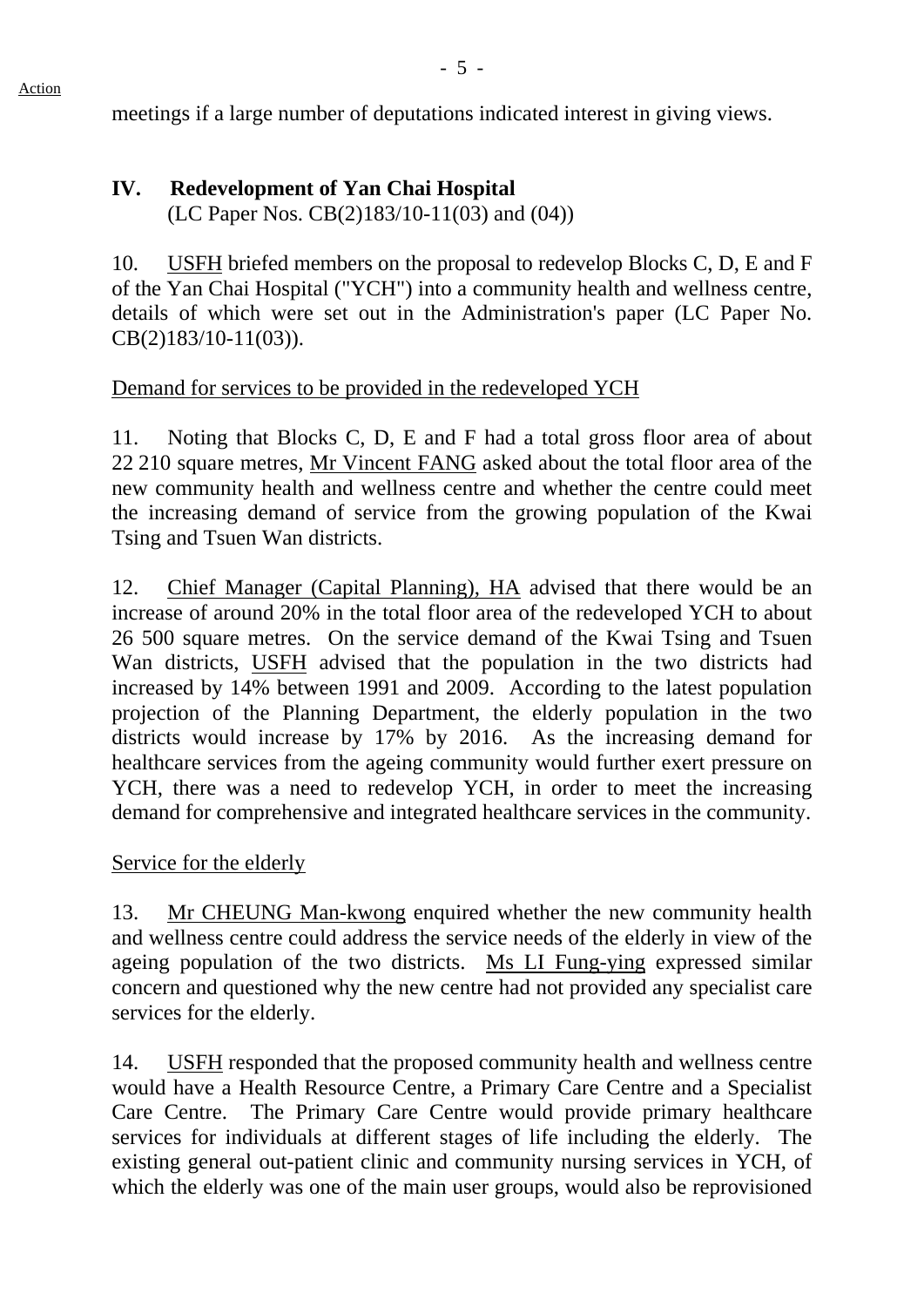in the Primary Care Centre. In addition, the Specialist Care Centre would provide, among others, assessment and stabilization services in an ambulatory setting for patients suffering from chronic diseases such as diabetes, hypertension and chronic obstructive airway disease which were common chronic diseases afflicting the elderly. The Administration considered that the proposed centre would be able to deliver comprehensive and integrated healthcare services for the elderly.

15. Dr PAN Pey-chyou maintained the view that primary healthcare was insufficient on its own to address the needs of the elderly and there was a need to enhance the specialist support in the provision of care for the elderly.

Admin 16. The Chairman requested the Administration to provide in writing information on the increased service capacity for the elderly at the redeveloped YCH.

## Urology service

17. Mr WONG Kwok-hing expressed his grave concern that with the cessation of the urology service at YCH, some urological cases in YCH had been referred to the Ha Kwai Chung General Out-patient Clinic, instead of a specialist out-patient clinic, for consultation. He asked whether HA would resume the provision of urology service at the redeveloped YCH and the interim arrangement that would be put in place to ensure that patients in need of the service would receive proper treatment.

18. Cluster Chief Executive, Kowloon West Cluster, HA ("CCE, KWC, HA") referred members to the letter dated 5 November 2010 from the Administration tabled at the meeting which addressed the same concern raised by Mr WONG at the special meeting of the Panel on 15 October 2010. She explained that services delivered by HA were on a cluster basis, with each cluster having a well-balanced mix of hospitals to provide comprehensive healthcare services to meet the needs of the community. The clustering arrangement enabled clear delineation of roles of different hospitals within each cluster and delivery of healthcare services in a cost effective manner. It also minimized duplication of services and allowed collaboration and complimentary support amongst hospitals. At present, the Princess Margaret Hospital ("PMH") was a Tertiary Referral Centre of Urology to support YCH. The Centre had established an expert team on urology with advanced technological support to manage all degrees of urology cases in Kwai Tsing and Tsuen Wan districts. Patients of non-urgent urological cases would receive consultation from family medicine doctors with additional training in urology, and they would provide early consultation for these patients. If any of these patients require subsequent urologist attention, they would receive consultations at the Centre within a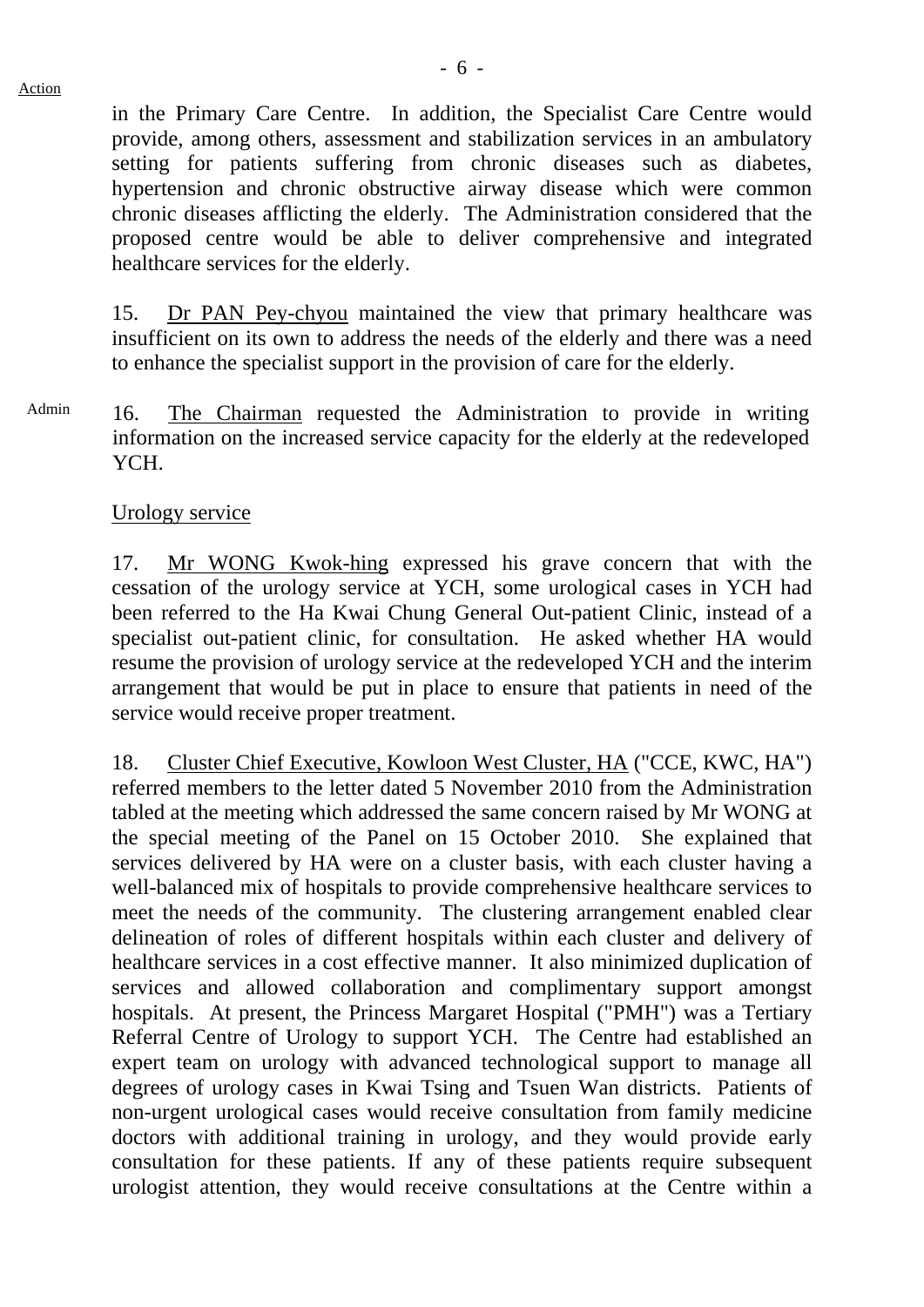reasonable period of time.

Admin 19. The Chairman requested the Administration to provide in writing further information on the distribution of manpower and equipment for urology service among hospitals/clinics in KWC, as well as how those hospitals/clinics were able to meet the existing and expected demand for urology service of the Kwai Tsing and Tsuen Wan districts.

#### Mental health service

20. Ms Audrey EU asked whether the services to be provided in the proposed community health and wellness centre would include mental health service.

21. USFH responded that HA had started in October 2010 an Integrated Mental Health Programme to provide assessment and treatment services in the primary care settings for patients with common mental disorders. The programme would be expanded to cover all clusters in 2011-2012 in order to tackle more effectively the cases of mild mental illness in the community. The Primary Care Centre in the redeveloped YCH would provide such service.

22. Holding the view that the assessment and treatment services in primary care setting could hardly meet the needs of patients with serious mental health problems, Dr PAN Pey-chyou urged the Administration to consider providing ambulatory care facilities, such as psychiatric day hospital, in the redeveloped YCH to provide multidisciplinary assessment, continued care and rehabilitation to psychiatric patients.

23. CCE, KWC, HA supplemented that apart from the introduction of the Integrated Mental Health Programme, HA would also enhance co-operation with private medical practitioners to facilitate early identification and intervention of persons with signs of mental health problems. Under the cluster arrangement, community outreach services to persons with mental illness would be provided by the Kwai Chung Hospital, a psychiatric hospital in KWC. Psychiatric nurses are stationed at the Accident and Emergency Department of YCH, PMH and Caritas Medical Centre respectively to help handle patients with psychiatric conditions.

#### Obstetric service

24. Dr PAN Pey-chyou expressed concern at no mention being made of the provision of obstetric service at the redeveloped YCH, given that many young couples were residing in the Tsuen Wan district. Mr CHAN Wai-yip echoed similar view. He asked the Administration whether pre-natal assessment would be provided in the YCH.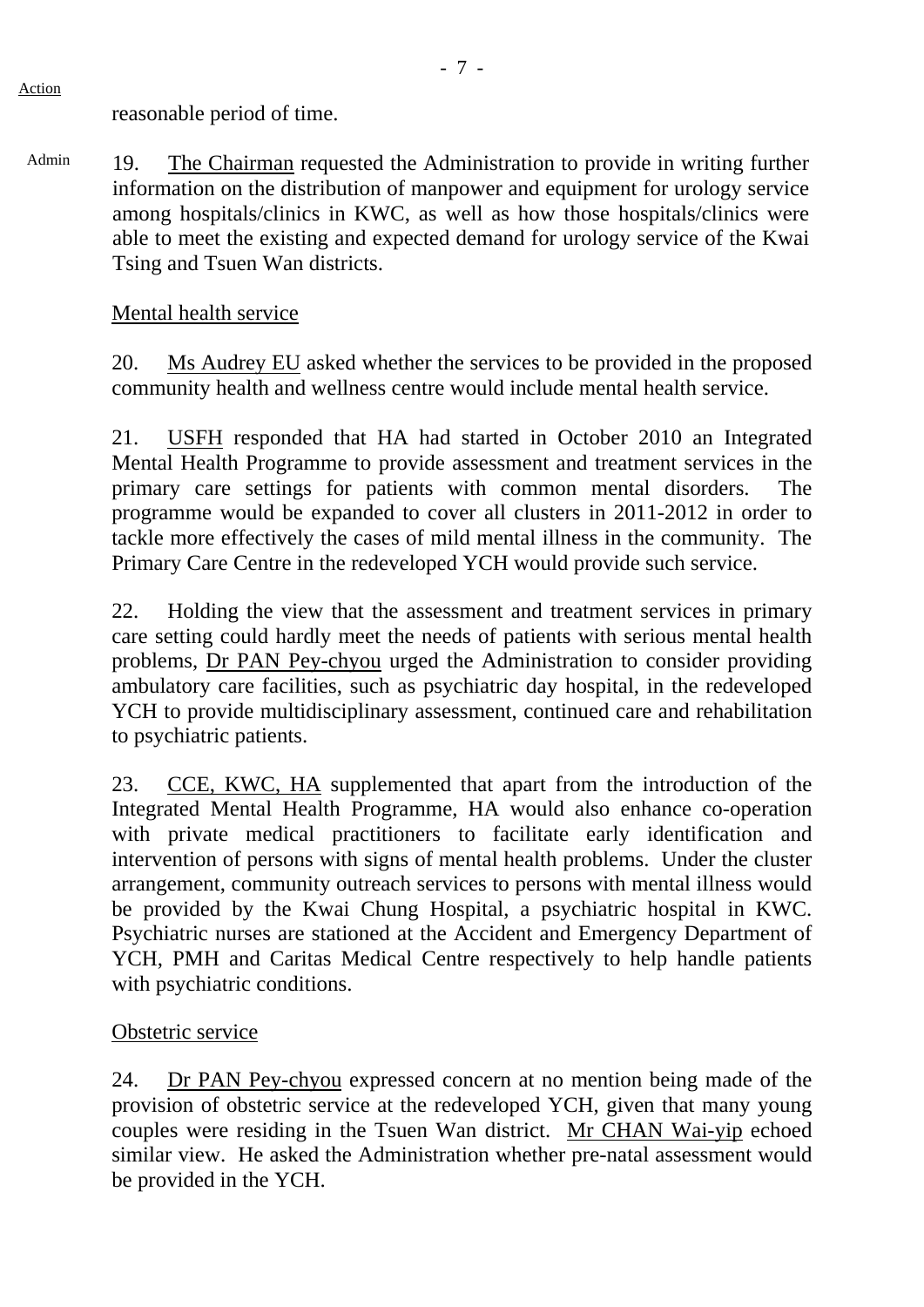25. CCE, KWC, HA advised that obstetric service would be provided by PMH and Kwong Wah Hospital in KWC, and there was currently no plan to provide obstetric service at the redeveloped YCH. Yet, there is a Maternity and Child Health Centre provision in the proposed community health and wellness centre which would provide pre-natal assessment and post-natal care services to promote maternity health for mother and children.

## Provision of service through the clustering arrangement

26. Ms LI Fung-ying asked whether the change of the focus of service of YCH from acute episodic illness to diseases of chronic disabling and relapsing nature would affect the provision of acute and emergency service in KWC. USFH replied in the negative, and pointed out that such service needs would be taken care of by other hospitals in KWC under the cluster arrangement.

Admin 27. Mr Alan LEONG requested the Administration to provide information on the roles of the various hospitals in KWC in servicing the community in the Administration's paper to be submitted to the Finance Committee ("FC") for seeking funding approval for the redevelopment of YCH.

# Environmental implications of the main works

28. Ms Audrey EU asked whether the redeveloped YCH would adopt an environmental-friendly building design and the measures which would be put in place to dispose of the construction waste generated.

29. Chief Manager (Capital Planning), HA responded that the design of the proposed community health and wellness centre had adopted various forms of energy efficient features, such as maximizing natural light penetration, installation of water-cooled air-conditioning system and automatic lighting on/off control system in office areas. On the disposal of construction waste, the contractors would be required to reuse inert construction waste (e.g. excavated rock and soil and demolished concrete) on site as far as possible, in order to minimize the disposal of inert construction waste at public fill reception facilities.

# Completion time of the project

30. Mr Vincent FANG noted that the redevelopment project of YCH was expected to be completed in 2016. He urged the Administration to expedite the project so that the redeveloped YCH could come into service before 2016.

31. Chief Manager (Capital Planning), HA advised that subject to funding approval, HA planned to start the main works of the redevelopment project in July 2011. Having regard to various constraints of the site and the need for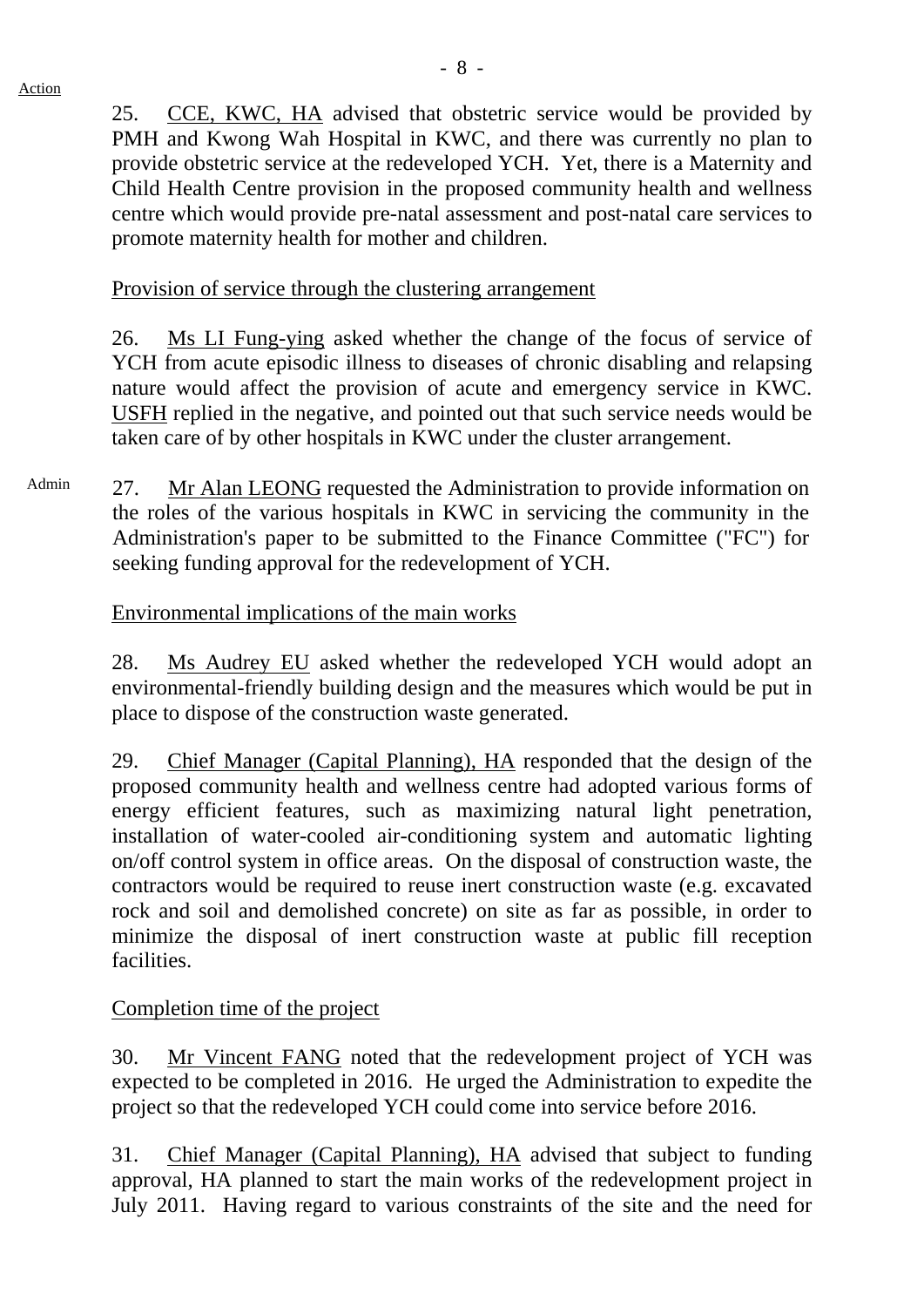careful planning, it was expected that the main works would take about 55 months to complete. HA would endeavour to complete the project as soon as possible.

32. Ms Audrey EU sought clarification from the Administration as to whether the project had been expedited. USFH explained that the main works to be commenced in July 2011 would involve two phases. The first phase involved the demolition of Blocks C and D for construction of a new building to accommodate the proposed community and health wellness centre and ancillary facilities. Before the demolition of Blocks C and D, the existing services for patients provided in these two buildings would be decanted to Blocks A, B and E and subsequently reprovisioned in the community health and wellness centre upon the completion of the construction of the centre in mid 2014. The existing services in Blocks E and F, the out-patient clinics and pharmacy would also be reprovisioned in the centre by then. The second phase of the main works which involved the demolition of Blocks E and F and the provision of landscaped areas with car parking facilities at the sites of Blocks E and F was expected to complete in the first half of 2016.

33. Mr CHAN Wai-yip urged HA to ensure that existing services for patients would not be affected by the redevelopment project. Hospital Chief Executive, YCH assured members that YCH would maintain its existing services for patients as those services in Blocks C and D would be decanted to Blocks A, B and E during the period of redevelopment. Ms Audrey EU requested HA to provide detailed information on how the existing services of YCH for patients would not be affected by the redevelopment project in the Administration's paper to be submitted to FC.

Project estimate

34. Mr CHEUNG Man-kwong enquired about the reason for the upsurge of the estimated cost of the main works of the redevelopment project by 170% from about \$420 million in December 2006 to \$715 million.

35. Chief Manager (Capital Planning), HA explained that the increase in construction costs since early 2007 and the complexity of the redevelopment project being much higher than originally envisaged were the main reasons for the upsurge in the estimated cost of the project. At the request of Mr CHEUNG, Chief Manager (Capital Planning), HA agreed to provide detailed explanation on the increase in the estimated cost for the main works of the redevelopment project in the Administration's paper to be submitted to FC.

Admin

Admin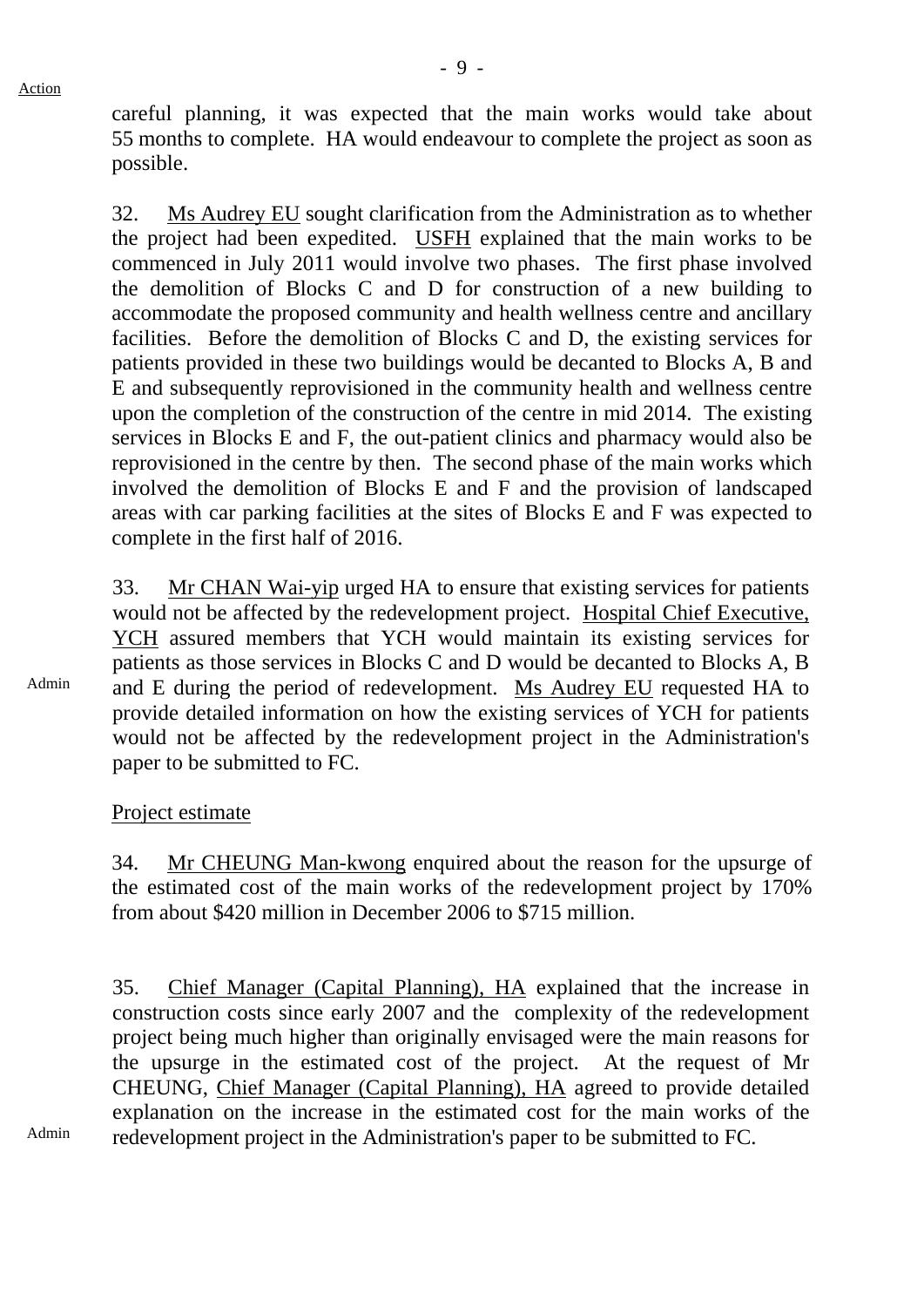Conclusion

36. In closing, the Chairman said that members of the Panel were in support of the proposal to redevelop Blocks C, D, E and F of YCH into a community health and wellness centre.

## **V. Proposed regulatory framework of medical devices**  (LC Paper Nos. CB(2)183/10-11(05) and (06); CB(2)221/10-11(01) and CB(2)241/10-11(01))

37. USFH briefed members on the proposed regulatory framework for medical devices, details of which were set out in the Administration's paper (LC Paper No. CB(2)183/10-11(05)). Assistant Director of Health (Special Health Services) then gave a PowerPoint presentation on the legislative proposal relating to the regulation of medical device, details of which were set out in the presentation materials tabled at the meeting (LC Paper No. CB(2)241/10- 11(01)).

38. Members noted a joint submission dated 29 October 2010 from The Hong Kong Society of Professional Optometrists, The Hong Kong Association of Practicing Optometrists and The Hong Kong Optometric Association (LC Paper No. CB(2)221/10-11(01)) expressing views on the regulation of the distribution and sale of non-corrective contact lens.

# Definition and classification of medical devices

39. Mr CHAN Kin-por noted that while corrective contact lens would be classified as Class II medical device (i.e. medium - low risk level) and subject to statutory control under the proposed regulatory framework for medical devices, non-corrective contact lenses would be included for regulatory control through listing in a Schedule of the proposed legislation. He asked for the reason for adopting a different approach to regulate the corrective and non-corrective contact lens, albeit that both were intended for use on human body and would potentially have similar adverse effect on human body.

40. Dr Joseph LEE expressed a similar concern and enquired whether the Administration had in mind a list of products which did not fall within the definition of medical device but would be designated in the Schedule for inclusion for regulatory control under the proposed legislation.

41. USFH explained that for the purpose of the proposed legislation, the definition of medical device would be based largely on the recommendation of the Global Harmonization Task Force. The experience of countries with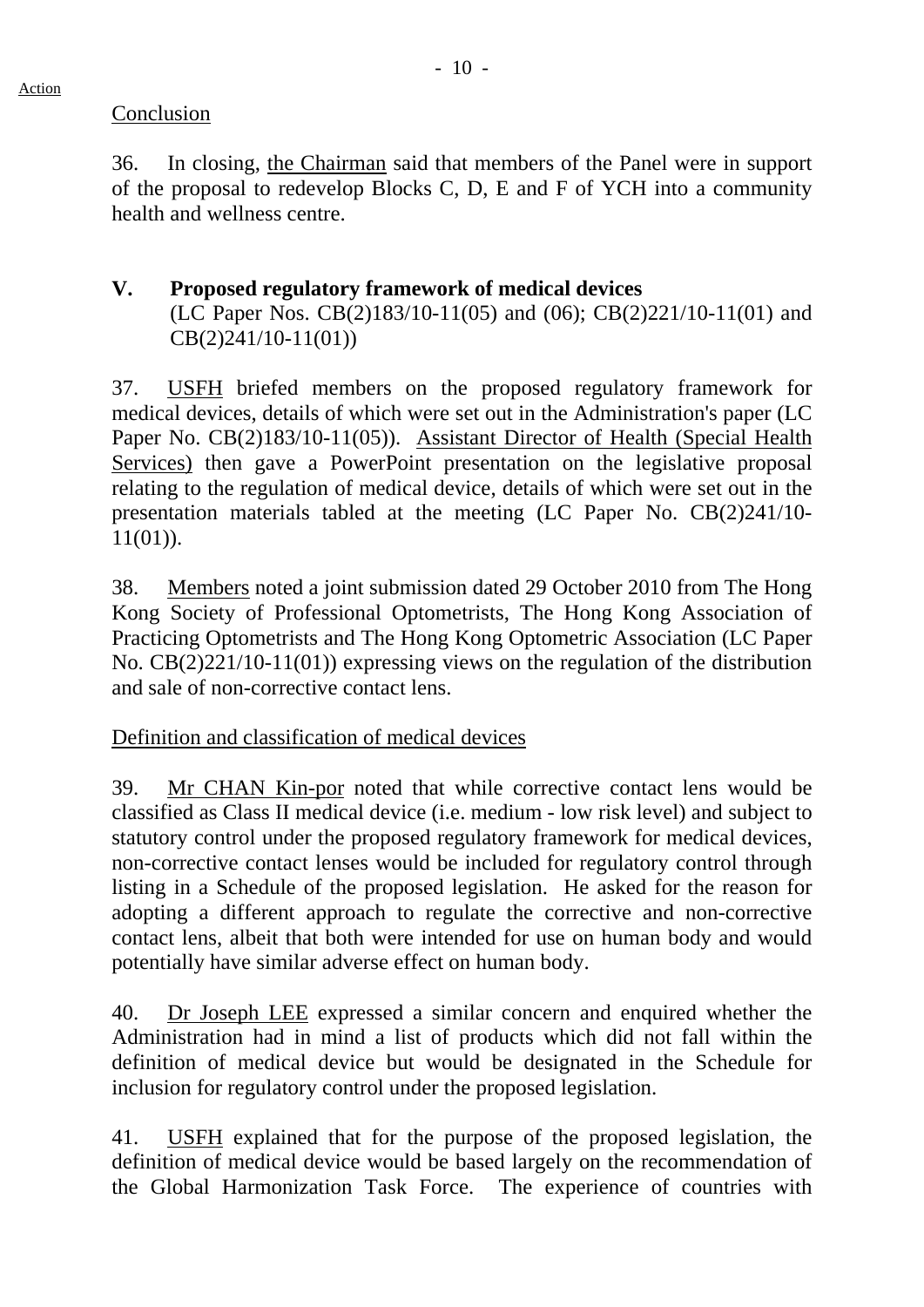regulatory control showed that, despite the attempt to provide a clear definition for medical device, a number of products appeared to be "borderline" cases. It was therefore proposed in the legislation that the Director of Health ("DoH") should be empowered to designate through a form of Schedule those products which were to be included for regulatory control taking into account the local situation and stakeholders' expectations.

42. Dr Joseph LEE pointed out that such an approach would cause confusion to the public and place unnecessary burden on the trade and industry. He suggested holding a special meeting to gauge views from the trade and industry. USFH remarked that in response to the recommendation of the Business Facilitation Advisory Committee, the Administration would conduct a business impact assessment ("BIA") at the detailed design stage.

43. Mr Alan LEONG sought information from the Administration on the factors which DoH would take into account in determining the products which should be included in the Schedule of the proposed legislation. He further asked whether consideration would be given to setting up an independent committee to advise DoH in this regard.

44. USFH advised that the Administration was in the process of preparing the proposed legislation and the details had yet to be worked out. However, similar to the arrangements under other ordinances, it was the regulatory authority, rather than another committee, which would be empowered to determine the products to be designated in the Schedule. In so doing, DoH might take into account factors such as the sale and use of the product in the local market; the risk of the product in causing adverse effect on human body; the frequency of adverse incidents arising from the use of the product; as well as the views of the sellers and users. In response to Mr LEONG's further enquiry as to whether the amendments made by DoH to the Schedule would be in the form of subsidiary legislation subject to the scrutiny of the Legislative Council, USFH replied that any amendments to the Schedule were subject to the negative vetting procedures under the scrutiny of the Legislative Council.

45. Ms Audrey EU remarked that the Administration should pay attention to the risk classification of the Chinese medicine medical devices as no international reference on their classification was available. Dr PAN Pey-chyou expressed a similar concern. He also urged the Administration to review the existing regulation for a registered Chinese medicine practitioner to adopt only treatment methods on the basis of traditional Chinese medicine in the use of traditional therapeutic apparatuses or other innovative therapeutic apparatuses that were developed with Chinese medicine theory, but not other therapeutic apparatuses such as X-ray.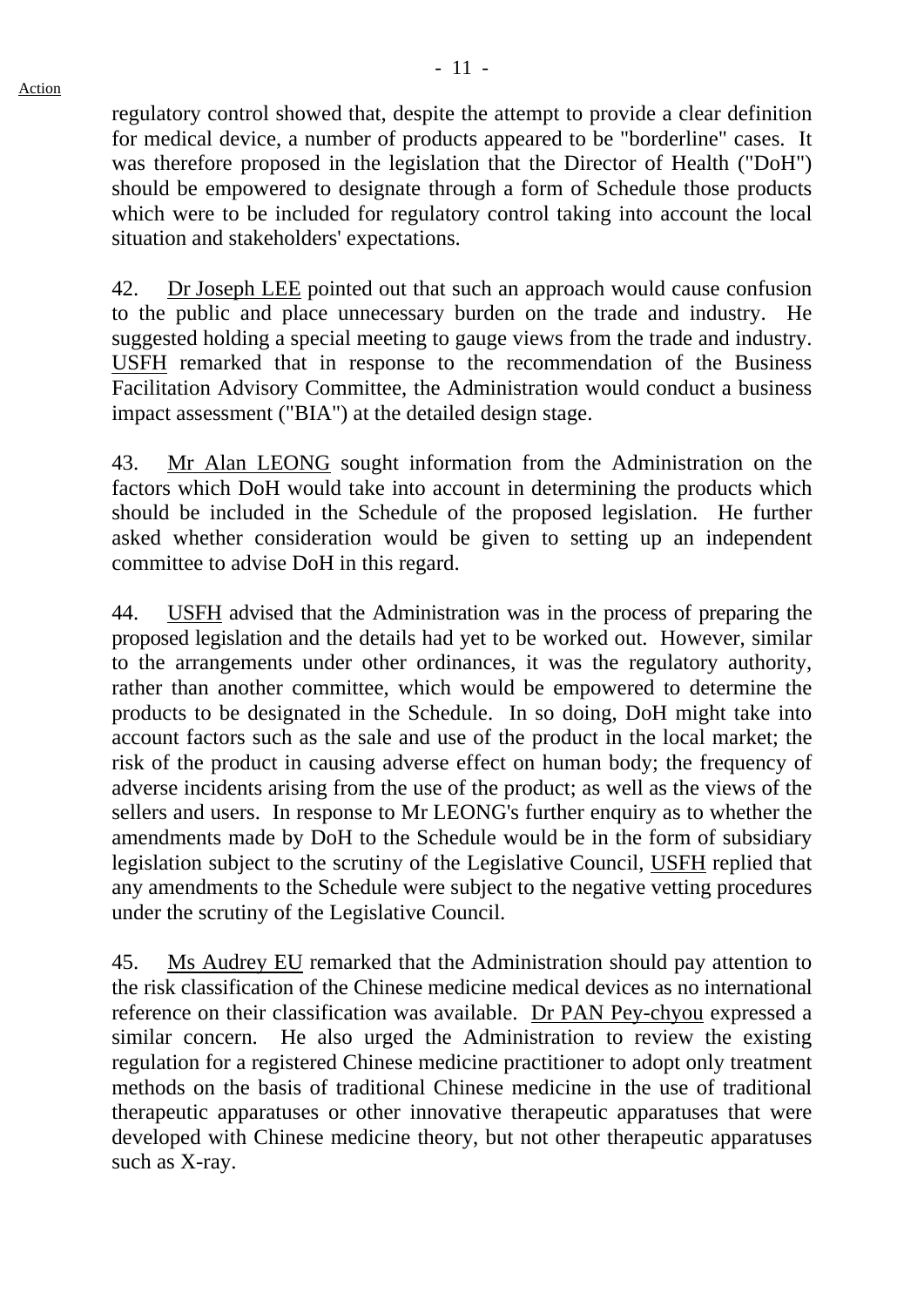#### Pre-market control

46. Dr PAN Pey-chyou said that it was of utmost importance for the regulatory authority to determine whether a medical device was safe and performed as intended before market entry. He urged the Administration to ensure that the Department of Health ("DH") would have adequate manpower and resources to effectively perform the assessment work.

47. USFH responded that the proposed legislation would empower DH to designate conformity assessment bodies ("CABs") to perform conformity assessment audits on medical devices, so as to provide third party conformity assessment services to manufacturers.

48. Ms Cyd HO urged the Administration to ensure the independence of the assessment conducted by CABs. USFH advised that DH had already accredited three CABs based on the quality standards adopted by the European Union in conformity assessment. USFH further said that there was no cause for concern about the independence of the assessment as the assessment teams of these CABs comprised a balanced mix of expertise in the various professional fields.

49. In response to Mr IP Kwok-him's enquiry about the regulation of the sale of medical devices on the internet, USFH responded that the Administration would look into the matter when preparing the proposed legislation.

Control over use of certain medical devices

50. Mr Vincent FANG sought clarification from the Administration on the following -

- (a) whether statutorily registered healthcare professionals would be required to undergo training before operating Class 3B and Class 4 high-power medical lasers; and
- (b) who were the business operators of such types of medical devices. According to the Administration, these business operators were required to apply for a licence to possess and operate the devices and undertake to comply with a set of licensing conditions.

51. Responding to Mr FANG's first question, USFH said that it was normal practice that statutorily healthcare professionals, such as medical practitioners, would receive training before operating any new medical device. The statutory regulation of certain healthcare professionals, through which the safe and appropriate treatment for patients could be ensured, also provided incidental control on the use of medical devices. USFH further said that the proposed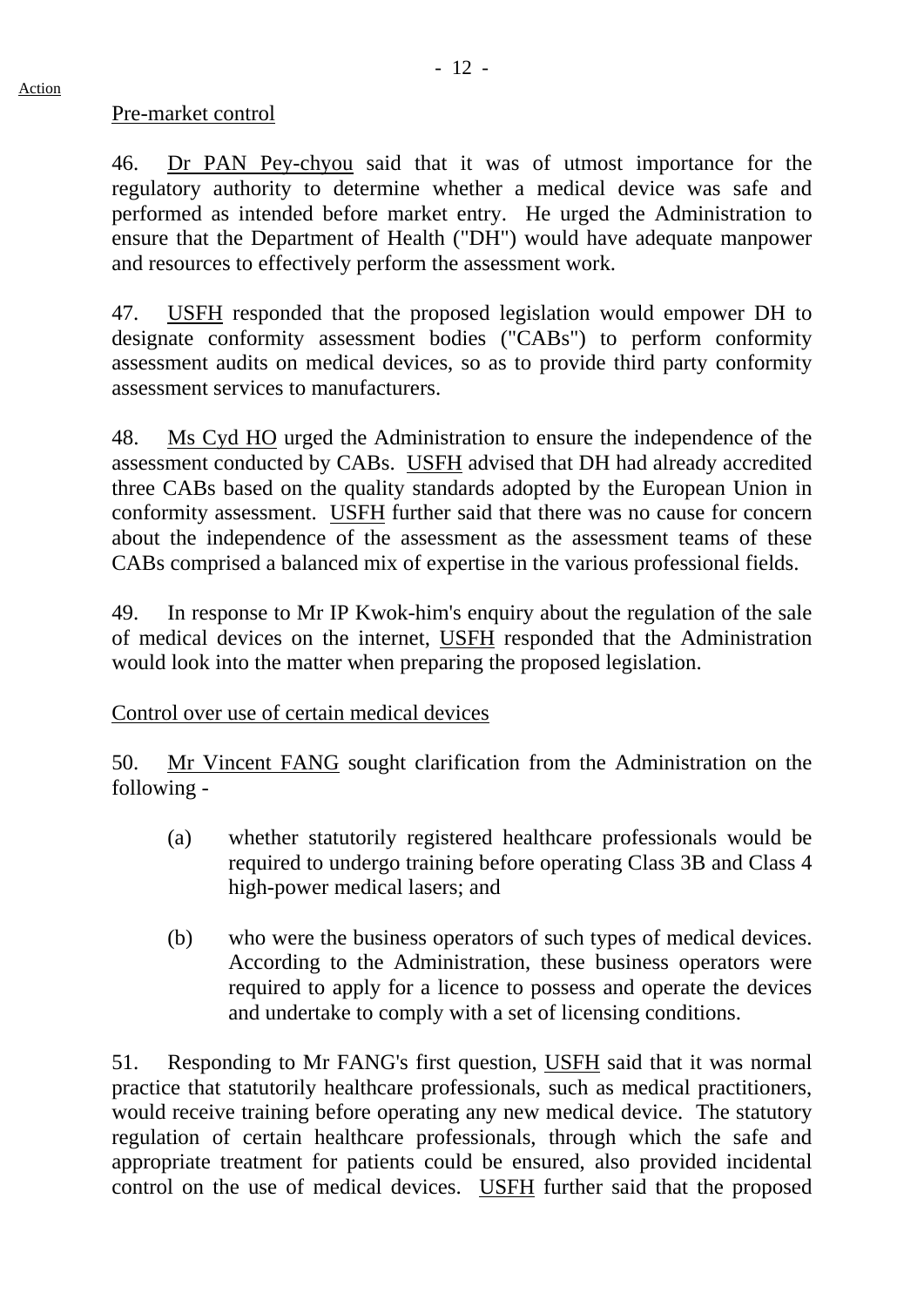legislation would allow personnel who were not statutorily registered healthcare professionals to operate the intense pulsed light ("IPL") equipment, provided that they had undergone training and passed the pulsed light trade test run by reputable institutions such as the Vocational Training Council.

52. As regards Mr FANG's second question, USFH advised that hospitals as well as commercial entities, such as beauty parlours, were examples of business operators of such types of medical devices. Mr FANG considered that the Panel should invite views from the trade in this regard, as the beauty trade had raised concern over the proposal of controlling the use and operation of high risk medical devices by trained and competent personnel.

53. Mr Andrew CHENG asked whether non-medical personnel, who were allowed to operate certain high risk medical devices after undergoing recognized training, would be required to take out liability insurance similar to the professional indemnity insurance taken out by healthcare professionals to provide indemnity against negligence claims arising from the improper use of medical devices.

Admin 54. USFH responded that this should be a matter for the trained personnel or their companies to consider. Mr CHENG requested the Administration to provide explanation in writing for not making the purchase of liability insurance against negligence claims arising from the improper use of medical devices a mandatory requirement.

> 55. Mr Fred LI was deeply concerned about the lack of regulatory control over the use of laser and IPL equipment in beauty parlours which posed a health risk to consumers. He asked how the proposed legislation could help safeguard the safety of the public and regulate the making of misleading or fraudulent statements in advertisements on beauty treatment.

> 56. USFH responded that with the introduction of the statutory control on medical devices, consumers would become aware of the risk level of laser and IPL equipment. To prevent unnecessary harm or complications arising from the improper use of certain high-risk medical devices, it was proposed that operation of Class 3B and Class 4 high-power medical lasers be limited to statutorily registered healthcare professionals. Except for statutorily registered healthcare professionals, only trained personnel who had passed the IPL trade test run by reputable institutes would be allowed to operate IPL equipment. Under the licensing system for business operators of this type of medical devices, business operators would also be required to ensure that the device was operated by trained and competent personnel among others.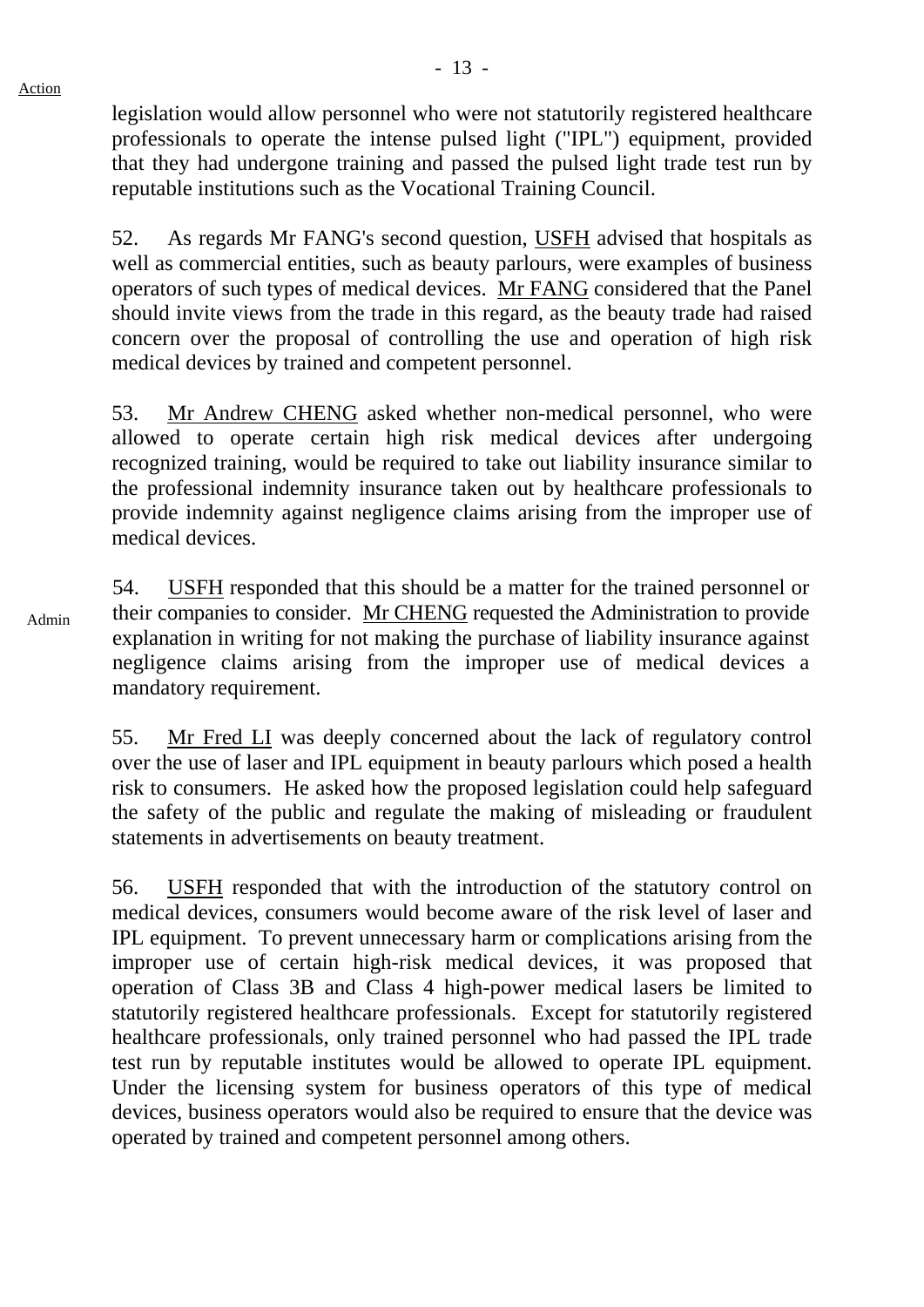57. As regards Mr LI's concern about the regulation of the making of misleading or fraudulent advertising of medical devices, USFH advised that under the Undesirable Medical Advertisements Ordinance (Cap. 231), advertisements related to the curative or preventive effects of products on diseases listed in the Ordinance were prohibited. Deputy Director of Health ("DDoH") supplemented that the World Health Organization had recently reminded member countries of the need to regulate medical device marketing and advertising to prevent misrepresentation of a medical device and its performance. DH would make reference to the experience of other countries with regulatory control on medical devices and consult the Department of Justice in this regard. The Administration would report to the Panel on the way forward regarding the advertising control of medical devices.

Timetable for implementing the proposed legislative framework

58. Mr Vincent FANG sought information on the coverage of BIA to be conducted by the Administration and when the assessment outcome would be available.

59. USFH said that the Administration was planning to commission a consultant to carry out a BIA on the regulatory proposal in 2011. In the meantime, members were welcomed to inform the Administration of any organizations which might be interested in providing views in this regard. The Administration would report to the Panel on the outcome of BIA together with the details of the legislative proposal in 2011.

60. Mr Fred LI was concerned that the introduction of the proposed legislation might be delayed to 2012 or 2013. He queried why it had taken the Administration seven years to work out the proposed regulatory framework since it first unveiled its plan to regulate medical devices in 2003. Ms Audrey EU also expressed dissatisfaction at the slow progress of the Administration in putting in place regulatory control on medical devices.

61. USFH responded that a voluntary MDACS had been launched by DH since November 2004 in phases to facilitate the transition to long-term legislative control. At present, MDACS comprised listing of local manufacturers, importers, CABs and Classes II (i.e. medium - low risk level), Class III (i.e. medium - high risk level) and Class IV (i.e. high risk level) medical devices as well as Class D (i.e. high individual risk and high public health risk) in-vitro diagnostic medical devices. To prepare for the establishment of a statutory regulatory framework, a Regulatory Impact Assessment ("RIA") was conducted from 2007 to 2008 to examine the implications of the possible options for the proposed statutory regulation of medical devices. The Administration then briefed the Business Facilitation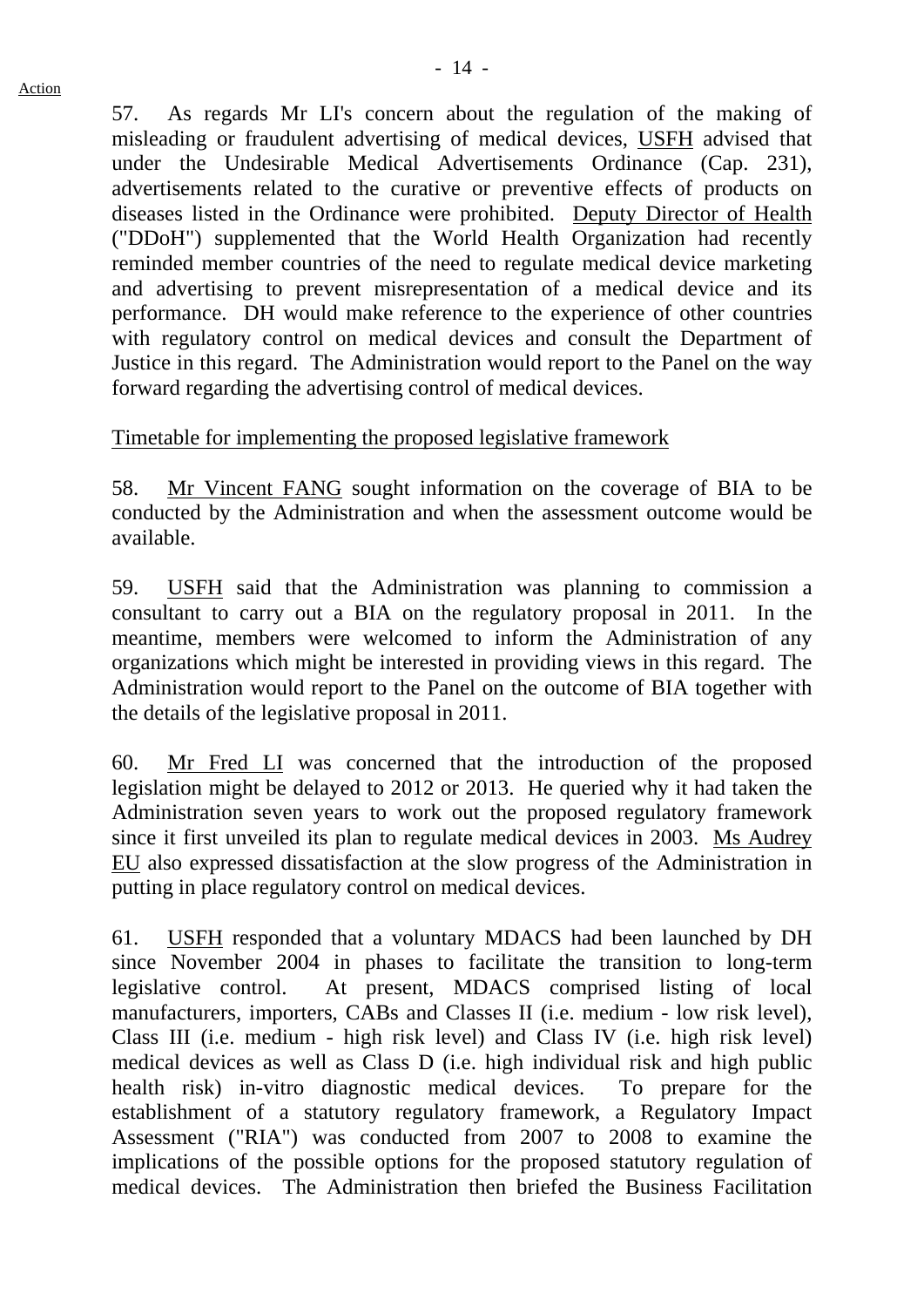Advisory Committee on the proposed legislative framework in March 2010. Whilst expressing general support for the proposed regulatory framework, the Committee strongly recommended the Administration to conduct a BIA to assess fully the implications of the regulation for the trade.

62. Noting from paragraph 27 of the Administration's paper that over 2 000 applications for listing had been processed by DH, Ms Audrey EU sought information on the success rate of applications. DDoH advised that about 1 400 applications (70%) met the listing requirements. It should, however, be noted that the high success rate might result from most medical devices under application belonging to the higher risk categories and being manufactured by overseas companies with high quality control standards.

63. In response to Mr IP Kwok-him's enquiry as to whether devices listed under the voluntary MDACS would be exempted from the future registration requirements, USFH replied in the negative but a streamlined registration arrangement would be adopted.

#### Conclusion

64. In closing, the Chairman requested the Administration to revert to the Panel on the outcome of the BIA study together with the details of the legislative proposal.

# **VI. Fu Shan Public Mortuary incident**

(LC Paper Nos. CB(2)183/10-11(07) and (08))

65. USFH briefed members on the incident in which autopsy was mistakenly performed on the body of a 77 year-old woman in the Fu Shan Public Mortuary on 19 October 2010 ("the incident") and the remedial measures taken by DH to prevent recurrence of similar incidents, details of which were set out in the Administration's paper (LC Paper No. CB(2)183/10-11(07)). USFH apologized to the woman's family for the erroneous autopsy.

66. At this juncture, the Chairman decided to extend the meeting for 15 minutes beyond its appointed time to allow more time for discussion.

67. Mr WONG Kwok-hing noted that a mortuary attendant had spotted the discrepancy in information between the wrongly prepared labelled action slip and the autopsy list and had alerted a medical officer on the spot. He sought clarification from the Administration on whether there would be any disciplinary action against this mortuary attendant.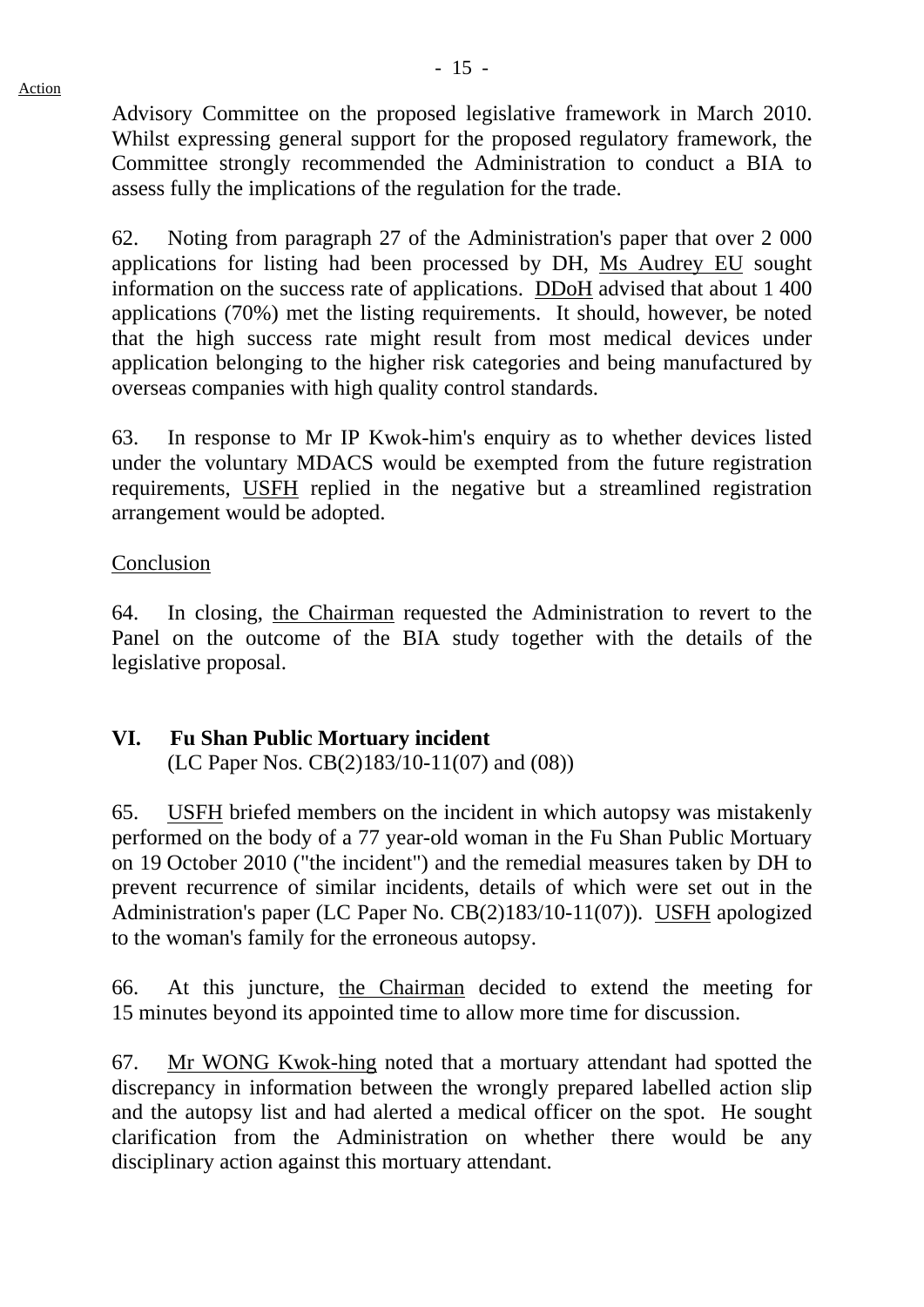68. Ms Cyd HO asked whether it was common for the medical officers responsible for autopsy not to check the identities of bodies against the autopsy orders received from the Coroners before performing the autopsy.

69. DDoH referred members to the incident as set out in paragraphs 4 to 13 of the Administration's paper. DDoH pointed out that the Forensic Pathology Service ("FPS") procedural guidelines for verification of dead bodies before autopsy stipulated that verification should be done twice, first by mortuary staff when the bodies were laid on autopsy tables, and then re-checked by the medical officer responsible for autopsy. However, in this incident, the mortuary staff and the acting Senior Medical Officer had failed to observe the FPS procedural guidelines to verify dead bodies before autopsy. As the officers involved were civil servants, they would be subject to the prevailing disciplinary proceedings of the civil service, it was not appropriate to discuss further details of the case.

70. Mr Andrew CHENG expressed dissatisfaction that no policy officials were held accountable for the series of public mortuary incidents in the past few years. He asked how the Administration could ensure that staff would follow the FPS procedural guidelines for public mortuaries in future.

71. Dr Joseph LEE asked whether the Administration had implemented all the short, medium and long term improvement measures recommended by the Independent Committee on Public Mortuary Incident set up by DH to inquire into the incident concerning a mix-up of dead bodies at the Fu Shan Public Mortuary in March 2006; and if so, whether the Administration would pledge that the public mortuaries could attain "zero error" in future.

72. USFH responded that the Food and Health Bureau was gravely concerned about each incident and DH had been requested to thoroughly review its procedures each time to prevent recurrence of similar incident. While the Administration would adopt a zero tolerance approach towards errors, it should be noted that putting in place proper procedural guidelines could not totally prevent errors, as policy implementation also involved human factors.

73. Dr PAN Pey-chyou called on the Administration to review the management of public mortuaries and put in place a mechanism to encourage the frontline staff to observe the procedural guidelines on the one hand and punish the wrongdoers on the other. In addition, the Administration should do more to help the frontline staff cultivate a positive working attitude.

74. Mr Albert CHAN expressed concern about the Administration putting the blame on frontline staff and not the management. He urged the Administration